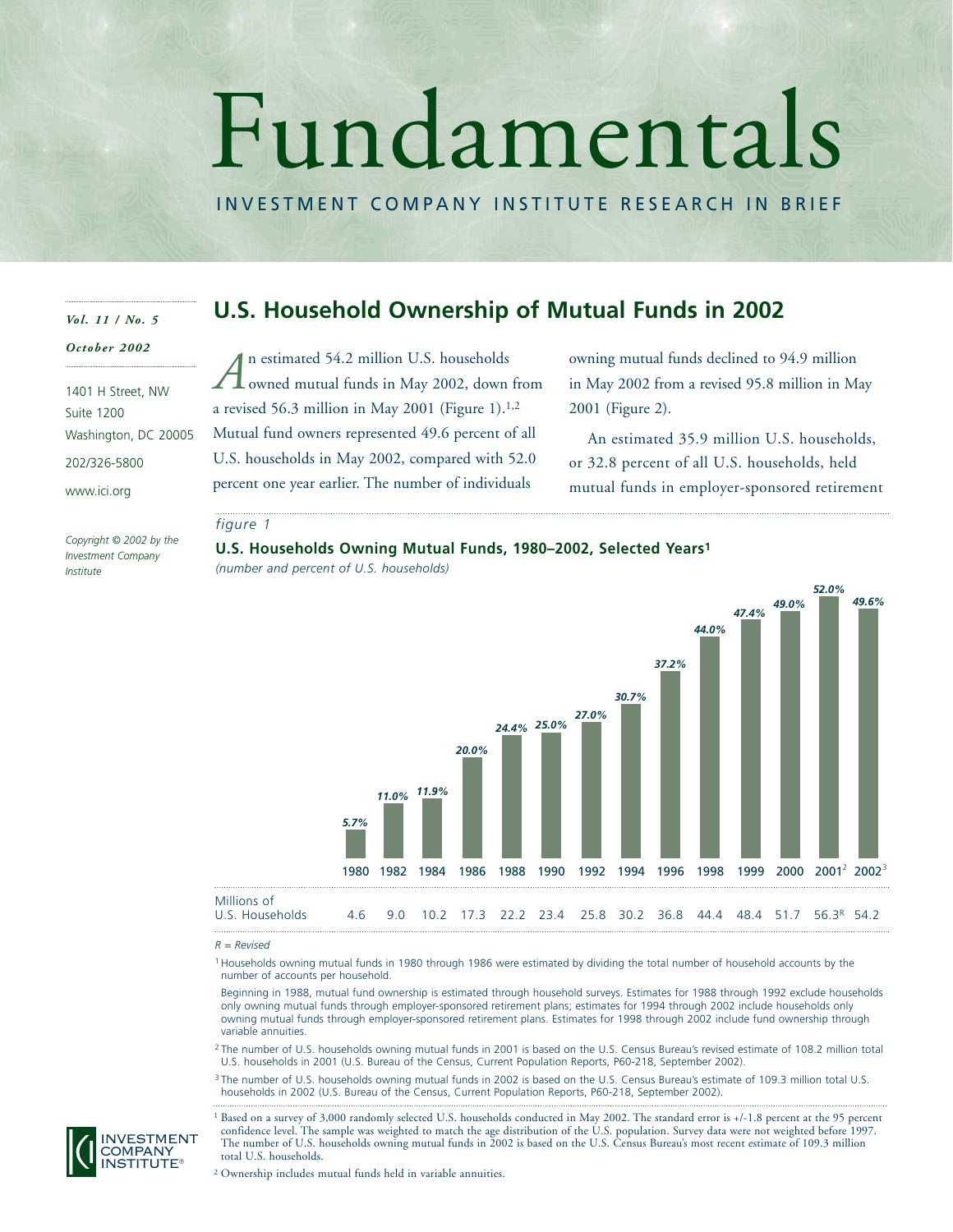plans in May 2002 (Figure 3).3,4 The number of U.S. households owning mutual funds outside employer-sponsored retirement plans was 39.8 million in May 2002, or 36.4 percent of all U.S. households.<sup>5</sup>

# **Household Income and Mutual Fund Ownership**

The majority of U.S. households owning mutual funds have moderate incomes. Fifty-seven percent of households owning funds have incomes between

#### *figure 2*

**Individual U.S. Investors Owning Mutual Funds, 1998–20021**

*(millions)*



<sup>1</sup> The mean number of mutual fund shareholders per fund-owning household was 1.741 in 1998, 1.710 in 1999, 1.736 in 2000, 1.702 in 2001, and 1.750 in 2002.

#### *figure 3*

#### **U.S. Households Owning Mutual Funds Inside and Outside Employer-Sponsored Retirement Plans, 1998–20021**

|      | <b>Number of U.S. Households</b><br>(millions) |                                                                                       | Share of U.S. Households<br>(percent)         |                                                                                |  |
|------|------------------------------------------------|---------------------------------------------------------------------------------------|-----------------------------------------------|--------------------------------------------------------------------------------|--|
|      | <b>Inside Employer-</b><br>Plans <sup>2</sup>  | <b>Outside Employer-</b><br>Sponsored Retirement Sponsored Retirement<br><b>Plans</b> | <b>Inside Employer-</b><br>Plans <sup>2</sup> | <b>Outside Employer-</b><br>Sponsored Retirement Sponsored Retirement<br>Plans |  |
| 1998 | 26.2                                           | 33.2                                                                                  | 25.9%                                         | 32.9%                                                                          |  |
| 1999 |                                                | 37.5                                                                                  | 28.3%                                         | 36.7%                                                                          |  |
| 2000 | 33.5                                           | 36.6                                                                                  | 31.8%                                         | 34 7%                                                                          |  |
| 2001 | 361                                            | 414                                                                                   | 33.4%                                         | 38.3%                                                                          |  |
|      |                                                | 39 S                                                                                  | 32.8%                                         | 36.4%                                                                          |  |

<sup>1</sup> Multiple responses included.

<sup>2</sup> Includes mutual funds held in 401(k), 403(b), and 457 plans; SAR-SEP IRAs; SEP-IRAs; and SIMPLE IRAs. Formation of new SEP-IRAs was prohibited after December 31, 1996.

#### *figure 4*

#### **Income Distribution of Households Owning Mutual Funds and All U.S. Households, 20021**

*(percent of households owning mutual funds and all U.S. households)*



1 Income ranges based upon 2001 pretax household income.

<sup>2</sup> The percent of all U.S. households in each income group is based on the ICI's survey data, and is similar to the U.S. Census Bureau's most recent estimate of the income distribution of all U.S. households.

<sup>3</sup> ICI began collecting data on household ownership of mutual funds by ownership inside and outside employer-sponsored retirement plans in 1996.

<sup>4</sup> Employer-sponsored retirement plans include 401(k) plans, 403(b) plans, 457 plans, SEP-IRAs, SAR-SEP IRAs, and SIMPLE IRAs.

<sup>5</sup> Ownership outside employer plans includes mutual funds held in traditional or Roth IRAs, Coverdell Education Savings Accounts, variable annuities, or taxable accounts. Funds may have been purchased directly from fund companies or through professional financial advisers.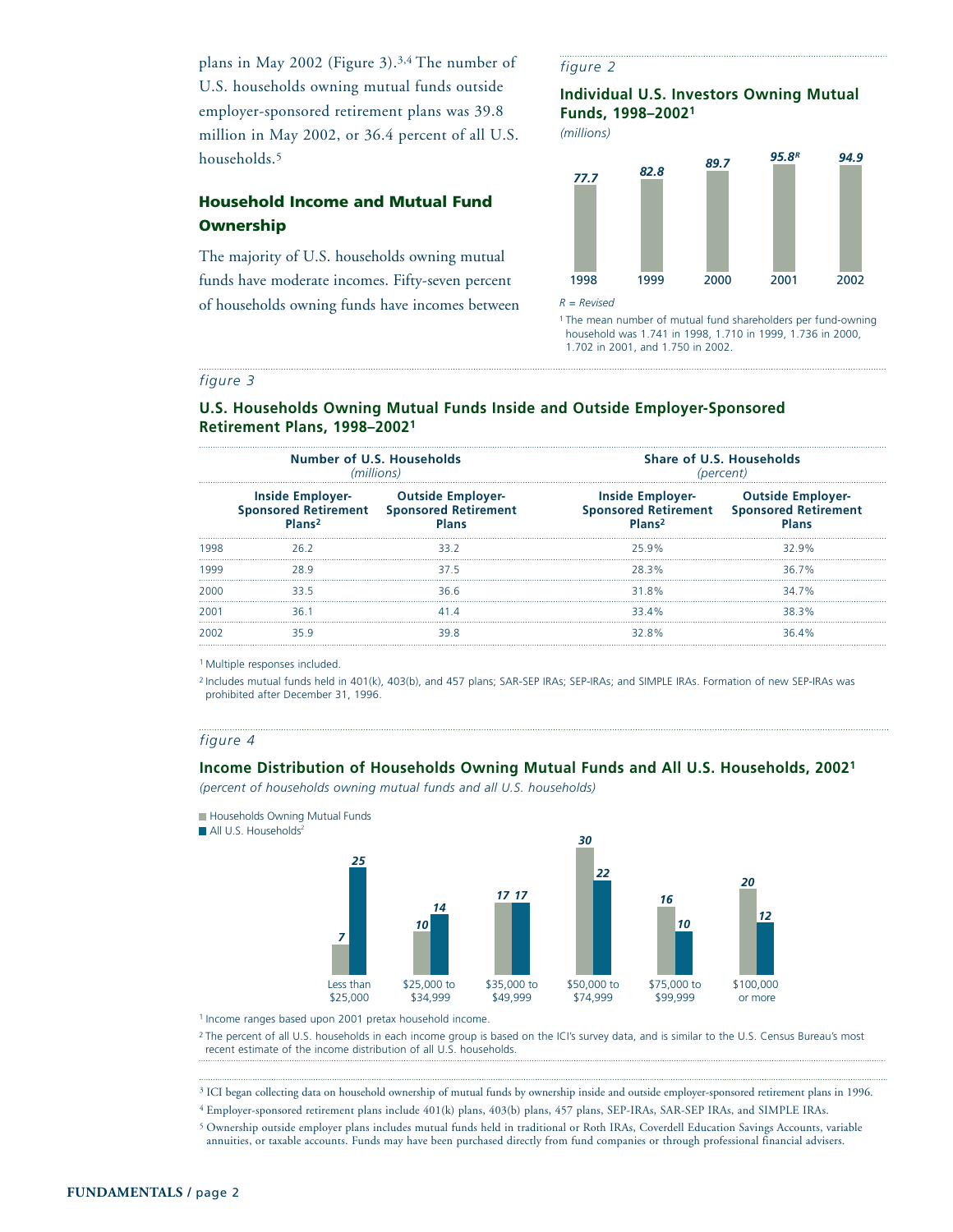\$25,000 and \$74,999, while 36 percent have incomes of \$75,000 or more. Seven percent of households owning funds have incomes under \$25,000 (Figure 4).

The incidence of mutual fund ownership tends to increase with income. In 2002, fund ownership increased for households with incomes between \$50,000 and \$99,999; it declined for households in other income groups (Figure 5).

## **Age and Mutual Fund Ownership**

Eighty-one percent of U.S. households owning mutual funds are headed by individuals age 25 to 64 (Figure 6). Sixteen percent of households owning funds are headed by individuals age 65 or older; 3 percent are headed by individuals younger than age 25.

The incidence of mutual fund ownership continues to be highest among households headed by individuals between age 35 and 64 (Figure 7). In 2002, fund ownership increased for households headed by individuals age 55 to 64; it declined for households headed by individuals in other age groups.

#### *figure 5*

#### **U.S. Households Owning Mutual Funds by Income, 1998–20021**

*(percent of U.S. households within each income group)*

|                      | 1998 | 1999 | 2000 | 2001 | 2002 |
|----------------------|------|------|------|------|------|
| Less than \$25,000   | 13   | 15   | 17   | 21   | 14   |
| \$25,000 to \$34,999 | 28   | 30   | 37   | 38   | 36   |
| \$35,000 to \$49,999 | 47   | 49   | 49   | 49   | 48   |
| \$50,000 to \$74,999 | 62   | 62   | 66   | 66   | 67   |
| \$75,000 to \$99,999 | 72   | 78   | 77   | 78   | 79   |
| \$100,000 or more    | 77   | 78   | 79   | 85   | 82   |
|                      |      |      |      |      |      |
| Less than \$50,000   | 27   | 29   | 32   | 35   | ٩O   |
| \$50,000 or more     | 68   |      | 77   | 7Δ   | 7Δ   |

<sup>1</sup> Income is previous year's pretax household income.

#### *figure 6*

### **Age Distribution of Households Owning Mutual Funds and All U.S. Households, 20021**

*(percent of households owning mutual funds and all U.S.households)*



<sup>1</sup> Age of individual heading household.

<sup>2</sup> The percent of all U.S. households in each age group is based on the ICI's survey data. The age distribution of the ICI survey data is weighted to match that of the U.S. Census Bureau's most recent estimate of the age distribution of the heads of all U.S. households.

#### *figure 7*

#### **U.S. Households Owning Mutual Funds by Age, 1998–20021**

*(percent of U.S. households within each age group)*

|                 | 1998 | 1999 | 2000 | 2001 | 2002 |
|-----------------|------|------|------|------|------|
| Younger than 25 |      | 28   |      | 32   |      |
| 25 to 34        |      |      |      |      | 18   |
| 35 to 44        |      | 55   | 58   |      |      |
| 45 to 54        |      | 58   | 59   |      | 59   |
| 55 to 64        |      |      |      |      | 55   |
| 65 or older     |      |      |      |      |      |

<sup>1</sup> Age of individual heading household.